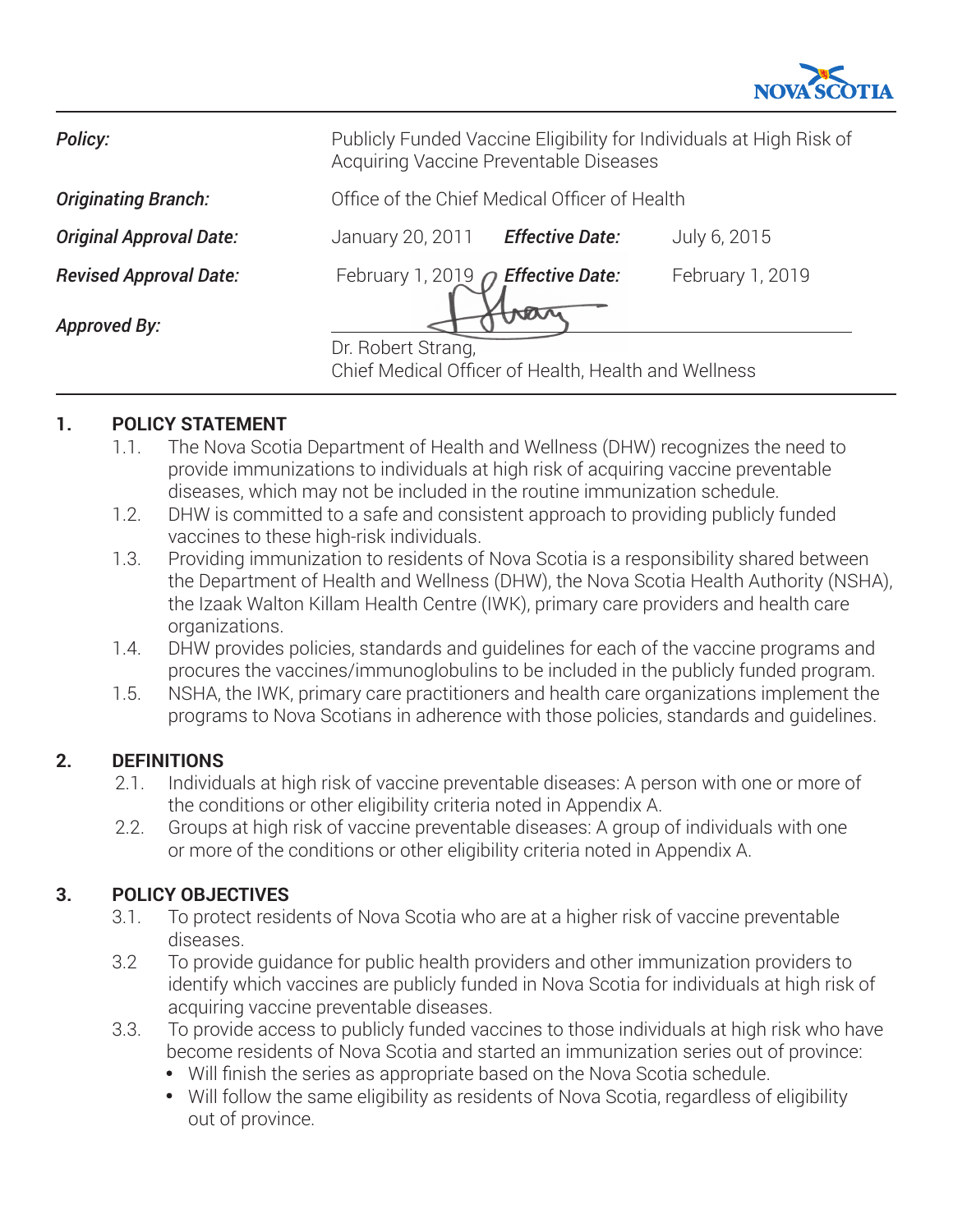

3.4. This policy does not provide information on scheduling, dosing and frequency. It is expected that the client's healthcare provider will have consulted with the *[Canadian](https://www.canada.ca/en/public-health/services/canadian-immunization-guide.html) [Immunization Guide](https://www.canada.ca/en/public-health/services/canadian-immunization-guide.html)*, a specialist or specialized care team to determine the schedule, dosing and frequency of the immunizations.

#### **4. APPLICATION**

4.1. This policy applies to all public health and other immunization providers who provide publicly funded vaccine.

## **5. POLICY DIRECTIVES**

- 5.1. Upon request from a family physician, nurse practitioner, specialist, specialized care team or public health practitioner, a vaccine will be provided to an individual at high risk, as per Appendix A.
- 5.2. The decision to immunize will depend on a thorough case by case analysis of risks and benefits.

## **Eligibility**

#### 5.3. **Residents of Nova Scotia**

5.3.1 All residents of Nova Scotia with a valid Nova Scotia health card are eligible to receive publicly funded vaccines as described in Appendix A.

## 5.4. **Visitors, Temporary Residents, Non-Residents**

- 5.4.1 Vaccines, with the exception of the influenza vaccine, are not routinely provided through the publicly funded immunization program to visitors or temporary residents of Nova Scotia.
- 5.4.2 The eligibility criteria for these individuals may change based on their circumstances.
- 5.4.3 Following a risk assessment in consultation with the Medical Officer of Health, a non-resident deemed to be an individual at high risk may be eligible to receive specific vaccine products as described in Appendix A.

# **6. POLICY GUIDELINES**

- 6.1. Appendix A serves as a guideline for healthcare providers to identify a client's eligibility for specific vaccine products based on their high-risk condition or other eligibility criteria.
- 6.2. The degree of impaired immunity may range from insignificant to profound and should be taken into account when considering an immunization schedule for the immune compromised client.
- 6.3. Whenever possible, eligible individuals should be immunized before immune suppressing treatments and/or transplantation are undertaken.

# **7. ACCOUNTABILITY**

- 7.1. DHW is responsible to ensure the policy is current, evidence informed and reviewed every two years.
- 7.2. The NSHA and the IWK are accountable to ensure this policy is communicated to public health staff and other immunization providers within NSHA and the IWK respectively.
- 7.3. Public Health staff and other healthcare providers who provide publically funded immunizations are responsible for adhering to this policy.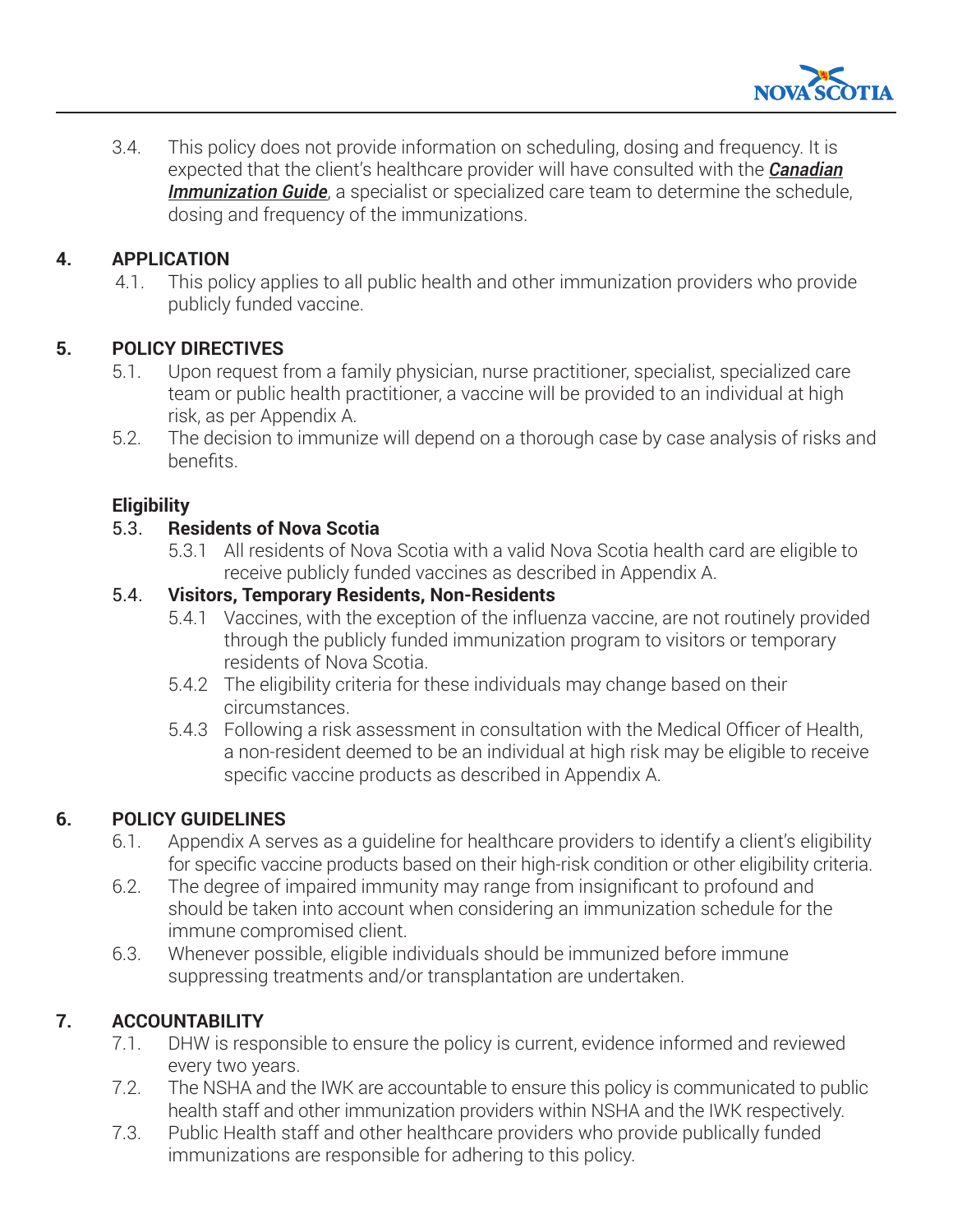

#### **8. MONITORING / OUTCOME MEASUREMENT**

- 8.1. DHW is responsible for defining and monitoring strategic outcomes associated with this policy.
- 8.2. The NSHA and the IWK are responsible for monitoring the implementation of this policy.

#### **9. REPORTS**

9.1. N/A

#### **10. REFERENCES**

- 10.1. Infectious Disease Expert Group, 2018
- 10.2. Province of Nova Scotia (2018). Nova Scotia Publicly Funded Vaccine/Immunoglobulin Eligibility Policy. Retrieved from https://novascotia.ca/dhw/CDPC/info-for-professionals.asp
- 10.3. Public Health Agency of Canada. Canadian Immunization Guide. Retrieved from https://www.canada.ca/en/public-health/services/canadian-immunization-guide.html
- 10.4. Public Health Agency of Canada. National Advisory Committee On Immunization. Retrieved from: http://www.phac-aspc.gc.ca/naci-ccni/index-eng.php

#### **11. APPENDICES**

11.1. Appendix A: Vaccine Eligibility for Individuals at High Risk

#### **12. INQUIRIES**

Communicable Disease Prevention and Control Nova Scotia Department of Health and Wellness Tel: (902) 424-8160

Email: cdpc@novascotia.ca